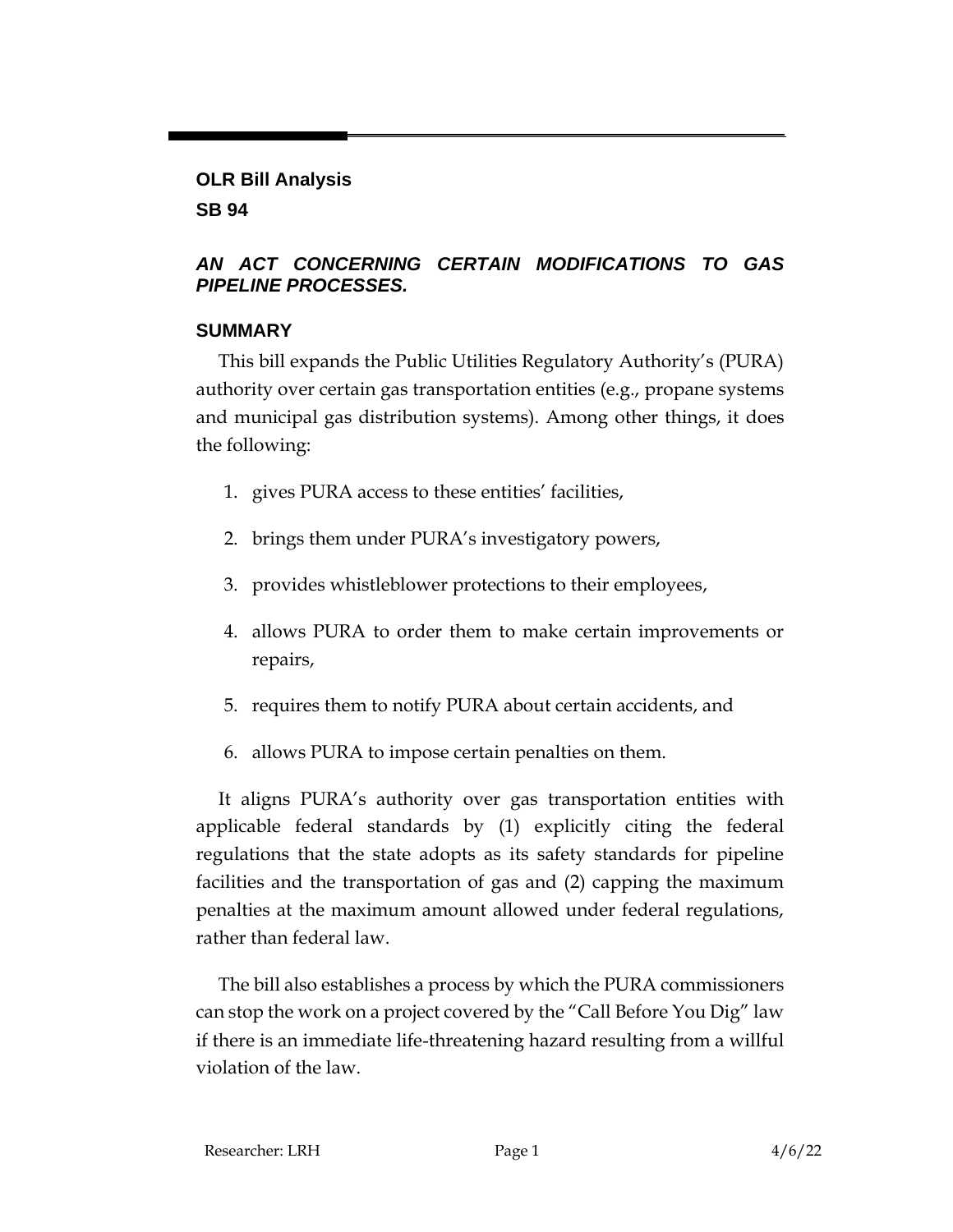Lastly, the bill repeals obsolete and duplicative laws that generally require gas utility companies to submit a biennial report to PURA on their underground facilities (§§ 12-13).

EFFECTIVE DATE: October 1, 2022

#### **§§ 1-6 & 10 — PURA JURISDICTION OVER GAS TRANSPORTATION**

Current law gives PURA jurisdiction over public services companies, which include investor-owned natural gas distribution companies (e.g., Eversource). The bill extends certain elements of this jurisdiction to "persons involved in the transportation of gas," which, under the bill, include a wider array of gas transporting entities, such as municipal gas distribution systems and propane systems.

Under the bill:

- 1. "persons" are any individual, firm, joint venture, partnership, corporation, limited liability company, association, municipality, or cooperative association, including any of their trustees, receivers, assignees, or personal representatives;
- 2. "gas" is natural gas, flammable gas, or toxic or corrosive gas; and
- 3. "transportation of gas" is the gathering, transmission, or distribution of gas by pipeline or its storage.

## *PURA Access to Facilities (§ 1)*

Current law allows PURA or its designees to access a public utility company's or retail electric supplier's premises, buildings, or other places that it owns or controls. The bill expands this access to also include the company's or supplier's "plants" and those of persons involved in the transportation of gas. By law a company's "plants" include all real estate, buildings, tracks, pipes, mains, poles, wires, and other fixed or stationary construction and equipment, wherever located, used in the conduct of the company's business (CGS § 16-1).

The bill also increases the maximum fine that may be imposed on someone who obstructs or hinders PURA's access from \$200 to \$10,000.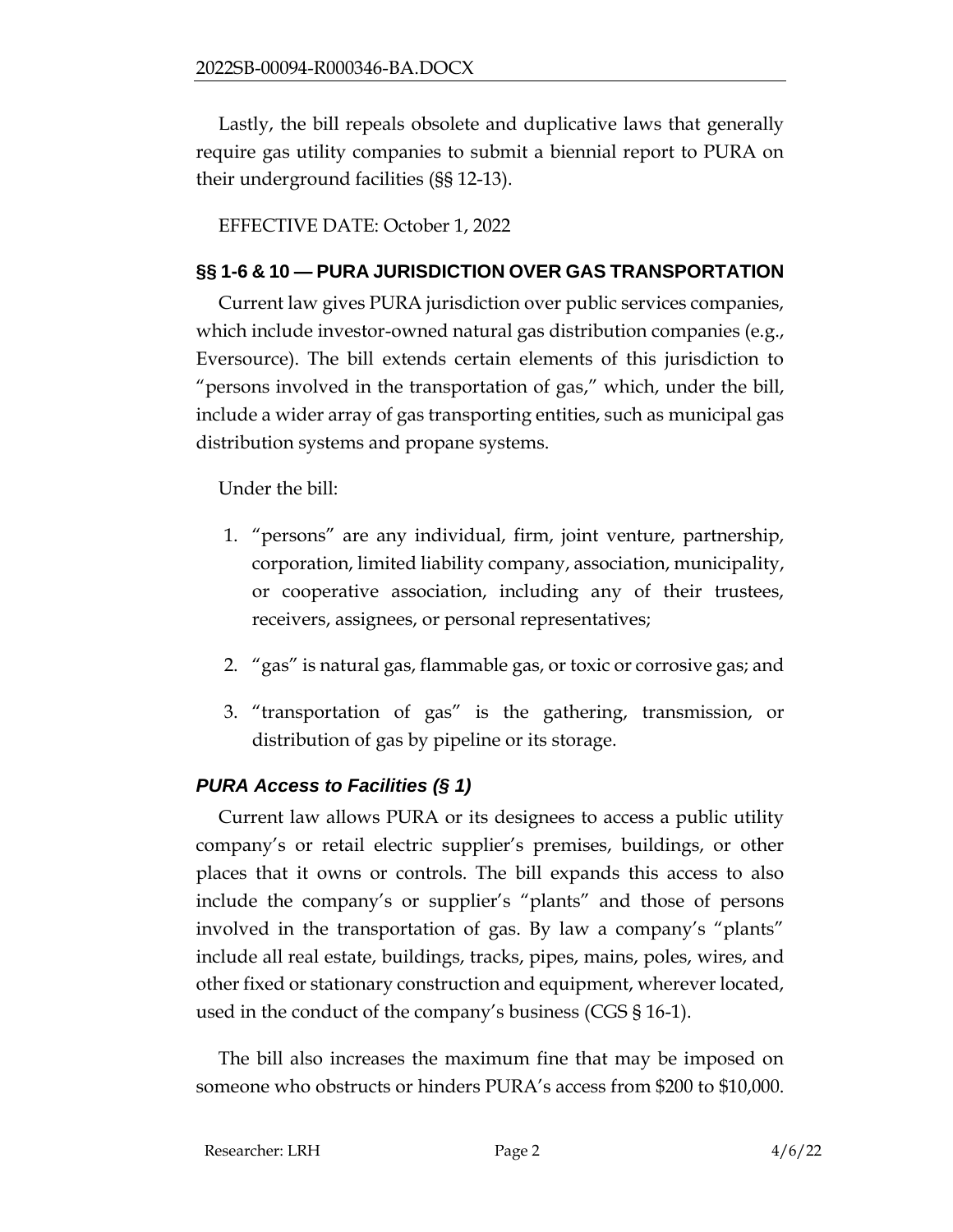Under existing law, unchanged by the bill, the offender may be imprisoned up to six months or both fined and imprisoned.

## *Investigatory Powers (§ 2)*

Current law allows PURA to summon witnesses and require the production of various documents related to a public service company's affairs. The bill expands this authority to also cover the affairs of persons involved in the transportation of gas.

The bill similarly expands PURA's authority to have management audits performed on the operating procedures or other internal workings of a person involved in the transportation of gas, including the relationship between the person and a related holding company or subsidiary. Existing law already gives PURA this authority over public service companies, and the bill extends the same procedural requirements and criteria to audits of a person involved in the transportation of gas.

As under the current law for auditing public service companies, if the audit finds that the operating procedures or internal workings of the person involved in the transportation of gas are inefficient, improvident, unreasonable, negligent, or in abuse of discretion, the bill allows PURA to order the person to adopt new or altered practices and procedures.

## *Whistleblower Protections (§ 3)*

The bill extends PURA's whistleblower protections to employees of (1) persons involved in the transportation of gas and (2) entities that directly or indirectly provide goods to people involved in the transportation of gas. It does this by, among other things:

- 1. prohibiting these employers from taking any retaliatory actions against their employees for disclosing the substantial malfeasance of a person involved in the transportation of gas;
- 2. allowing their employees to inform PURA about any prohibited retaliatory actions or malfeasance in management;
- 3. allowing PURA to investigate and issue orders, impose civil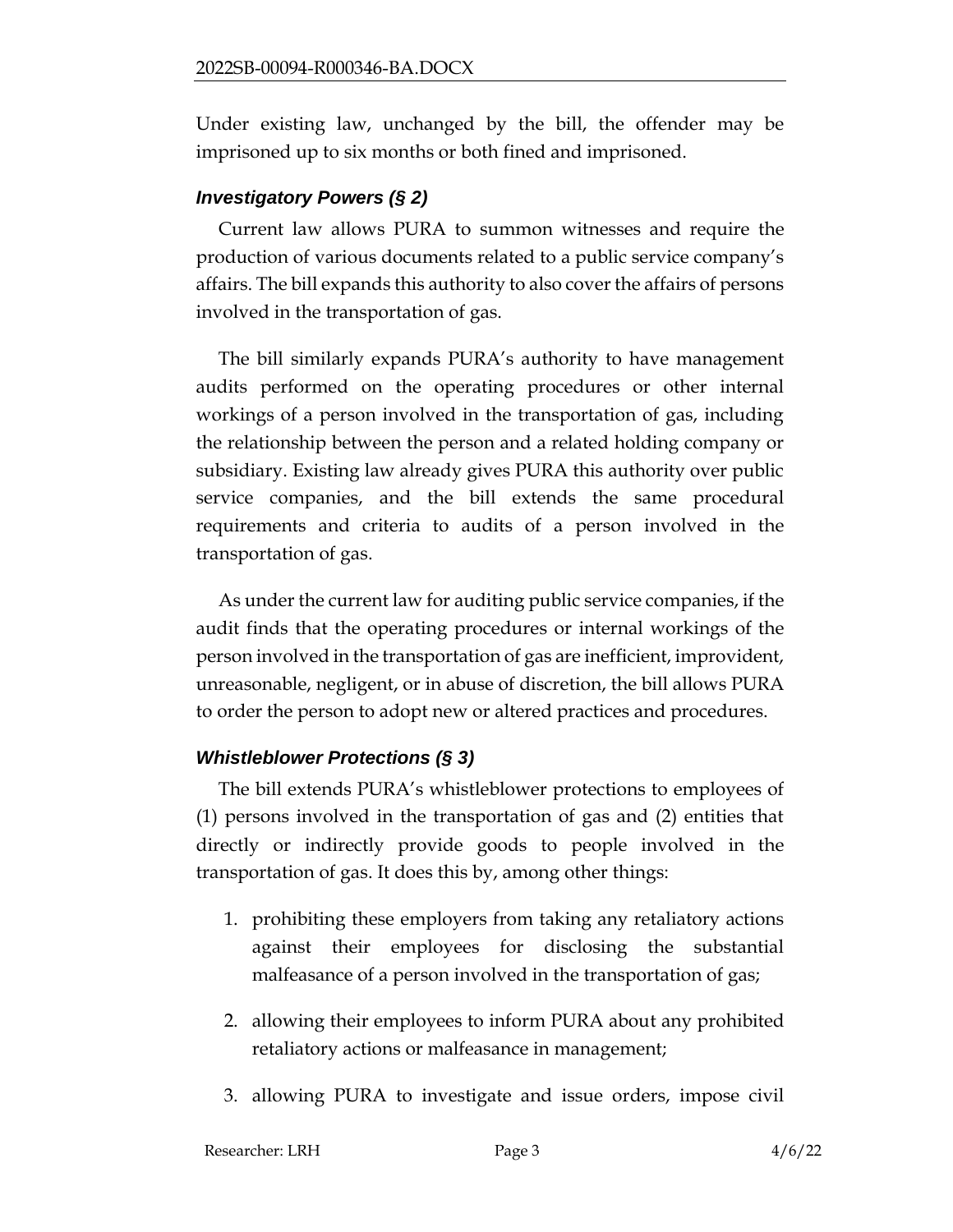penalties, award attorney's fees, and order payment for back pay;

- 4. voiding any agreement between the employees and employers if it discourages the employee from presenting a written complaint or testifying about the malfeasance; and
- 5. requiring a notice to be posted in these employees' workplaces, in accordance with PURA's regulations, informing them about the whistleblower protections.

## *PURA Authority to Order Improvements (§ 4)*

Current law generally requires PURA to keep fully informed about the conditions of a public service company's plant, equipment, and operations, in respect to its adequacy, suitability, and safety. It also authorizes PURA to order a company to make reasonable improvements, repairs, or alterations in its plants, equipment, or operations that may be reasonably necessary for the public interest.

The bill extends this requirement and authority to include persons involved in the transportation of gas.

## *Accident Reporting (§ 5)*

As current law requires for public service companies and retail electric suppliers, the bill requires persons involved in the transportations of gas to notify PURA, as soon as reasonably possible, about any accident, other than a minor accident, that (1) was, or may have been, connected with or due to the operation of their property and (2) involved personal injuries or public safety.

As under current law, if the notice is given in a nonwritten form, it must be confirmed in writing within five days after the accident. The persons involved in the transportation of gas must also submit a monthly written report on minor accidents to PURA. A failure to comply with these requirements is subject to a fine up to \$500 per offense.

## *Enforcement (§ 6)*

Current law requires PURA-regulated entities to obey, observe, and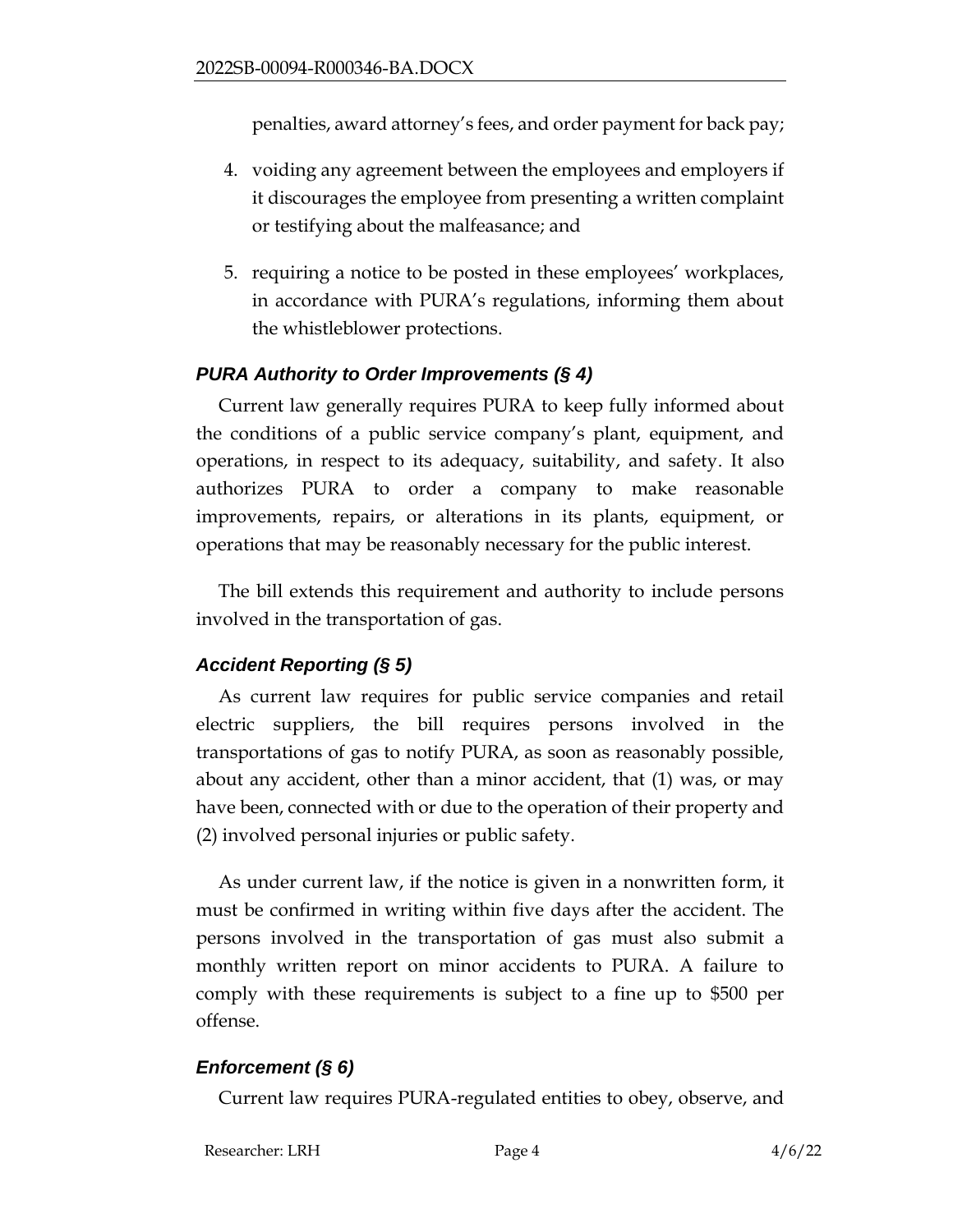comply with all applicable provisions of the laws for public service companies and PURA's applicable regulations and orders. It specifies the process for notifying alleged violators and giving them the opportunity for a hearing on the matter. It requires violators to be penalized by PURA's order under the applicable statutory penalty or, if no penalty is prescribed, with a fine of up to \$10,000, restitution, or a combination of both for each offense. The bill expands these provisions to also cover persons involved with the transportation of gas.

The bill also specifies that the maximum civil penalty PURA may impose is the maximum allowed by law, not the penalty stated in the notice of violation.

## *Stop-work Orders (§ 10)*

The bill authorizes PURA's commissioners to order any work performed by a person involved in the transportation of gas to stop immediately if the work may endanger someone.

# **§§ 7-9 — FEDERAL STANDARDS & PURA REGULATIONS** *PURA Waivers (§ 7)*

Existing state law requires persons involved in the transportation of gas or the maintenance of gas pipelines to follow federal safety standards, but it also generally allows PURA to adopt regulations that are more specific than the federal standards under certain circumstances. Additionally, current law generally allows PURA to waive the federal standards in individual cases when warranted by local circumstances or conditions. The bill allows PURA to also do this for the regulations it adopts.

## *Federal Standards (§ 8)*

Current law adopts the federal safety standards applicable to pipeline facilities and the transportation of gas. The bill limits their application to the transportation of gas and explicitly cites the applicable federal regulations for these standards (49 C.F.R. § 191 to 49 C.F.R. § 193 and 49 C.F.R. § 199).

## *Penalties (§ 9)*

Researcher: LRH Page 5 4/6/22